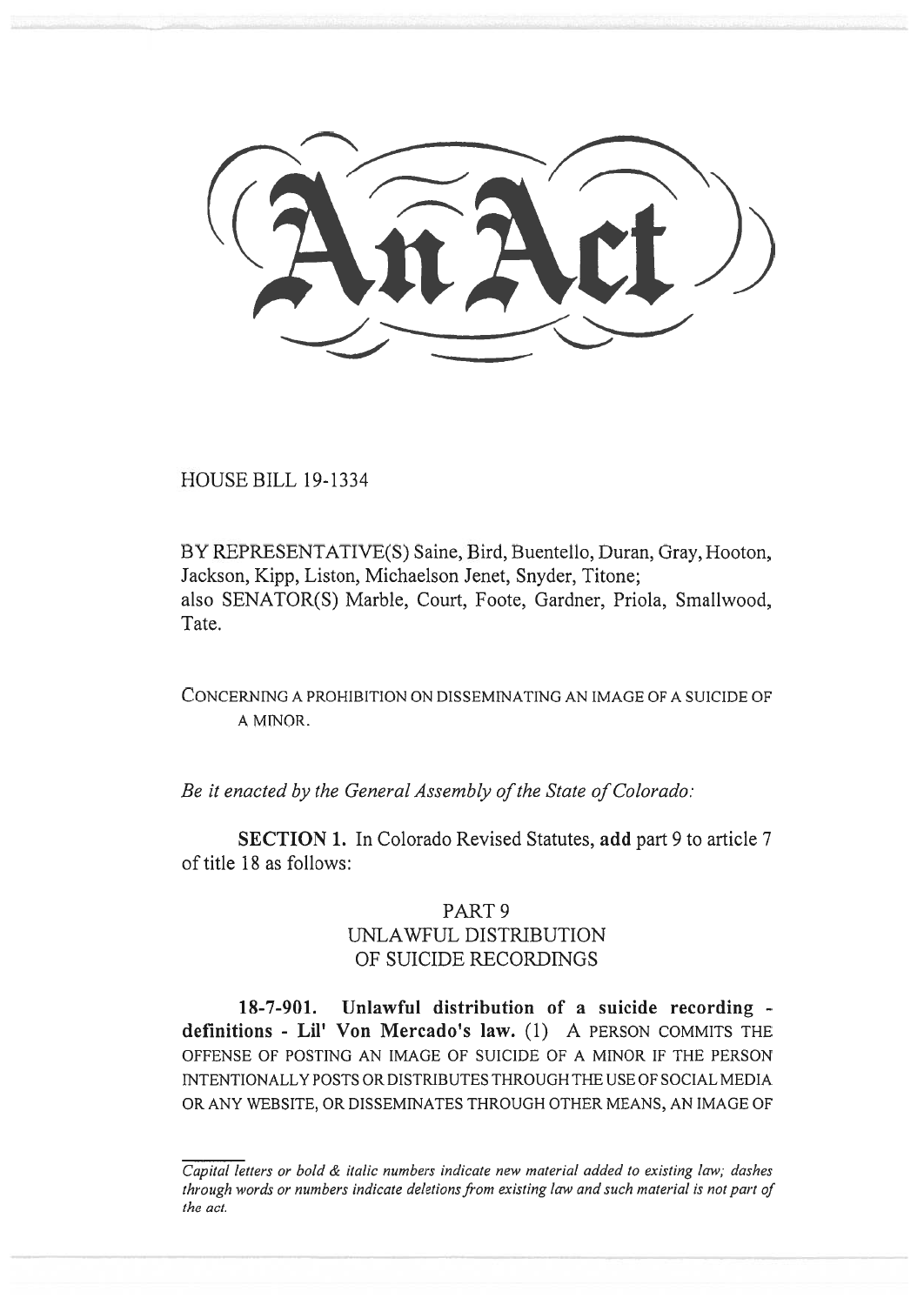A MINOR ATTEMPTING SUICIDE, DYING BY SUICIDE, OR HAVING DIED BY SUICIDE, WITH THE INTENT TO HARASS, INTIMIDATE, OR COERCE ANY PERSON, AND THE POSTING OR DISTRIBUTION RESULTS IN SERIOUS EMOTIONAL DISTRESS TO ANY PERSON.

(2) POSTING AN IMAGE OF SUICIDE AS DESCRIBED IN SUBSECTION (1) OF THIS SECTION OF A MINOR IS A CIVIL INFRACTION AND IS PUNISHABLE BY A PENALTY OF ONE HUNDRED DOLLARS PER VIOLATION, EXCEPT THAT POSTING AN IMAGE OF SUICIDE OF A MINOR IS A CLASS 3 MISDEMEANOR IF THE PERSON WAS THE FIRST OR ORIGINAL PERSON TO POST, DISTRIBUTE, OR DISSEMINATE THE IMAGE.

(3) FOR PURPOSES OF THIS SECTION, UNLESS THE CONTEXT OTHERWISE REQUIRES:

(a) "IMAGE" MEANS A PHOTOGRAPH, FILM, VIDEOTAPE, RECORDING, DIGITAL FILE, OR OTHER REPRODUCTION.

(b) "SOCIAL MEDIA" MEANS ANY ELECTRONIC MEDIUM, INCLUDING AN INTERACTIVE COMPUTER SERVICE, TELEPHONE NETWORK, OR DATA NETWORK, THAT ALLOWS USERS TO CREATE, SHARE, AND VIEW USER-GENERATED CONTENT, INCLUDING BUT NOT LIMITED TO VIDEOS, STILL PHOTOGRAPHS, BLOGS, VIDEO BLOGS, PODCASTS, INSTANT MESSAGES, ELECTRONIC MAIL, OR INTERNET WEBSITE PROFILES.

(4) IT IS NOT AN OFFENSE UNDER THIS SECTION IF THE POSTING OR DISTRIBUTION OF THE IMAGE IS A FICTIONAL WORK OR A DOCUMENTARY; OR IS RELATED TO A MATTER OF PUBLIC INTEREST OR PUBLIC CONCERN; OR RELATED TO THE REPORTING OF UNLAWFUL CONDUCT; OR THE LAWFUL AND COMMON PRACTICES OF LAW ENFORCEMENT, CRIMINAL REPORTING, LEGAL PROCEEDINGS, OR MEDICAL TREATMENT.

(5) THIS SECTION IS KNOWN AS AND MAY BE CITED AS "LIL' VON MERCADO'S LAW".

**SECTION 2. Act subject to petition - effective date applicability.** (1) This act takes effect at 12:01 a.m. on the day following the expiration of the ninety-day period after final adjournment of the general assembly (August 2, 2019, if adjournment sine die is on May 3, 2019); except that, if a referendum petition is filed pursuant to section 1 (3)

PAGE 2-HOUSE BILL 19-1334